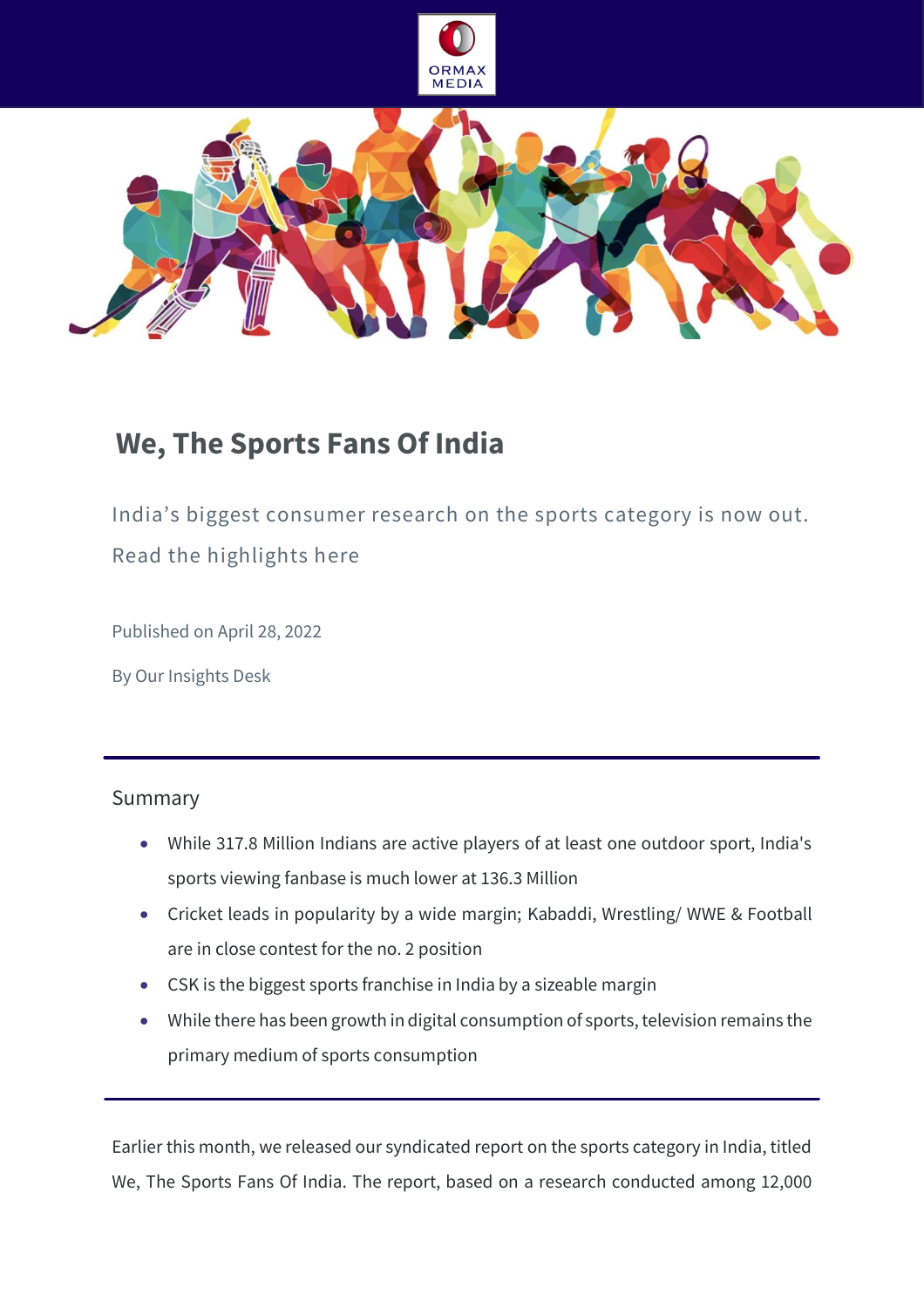

Indians across the country between July and December 2021, takes an in-depth look at the sports category in India. Here are some key findings:

## **India's Sports Fans Universe**

In the report, a 'Sports Fan' is defined as someone who watched live sports on TV or OTT in the last month for at least 30 mins. as an active viewer (i.e., excluding passive co-viewing in a family/ group scenario). The report pegs India's Sports Fan Universe at 136.3 Million people, i.e., 9.8% of India's population. The report profiles this universe by gender, age, NCCS, pop strata (town class) and states.

Cricket leads with 124.2 Million fans. Kabaddi, Wrestling (including WWE) and Football are in a close contest for the second position, with 23-28 Million fans each.



#### Fan Base in Mn (% of India's Sports Fans Universe)

The report goes on to take a deeper look at the appeal of various cricketing formats, i.e., IPL, T20 Internationals, One-Day Internationals and Test Crickets. The huge IPL fan base, at 95.0 Million, makes it the biggest sporting tournament in India by a wide margin.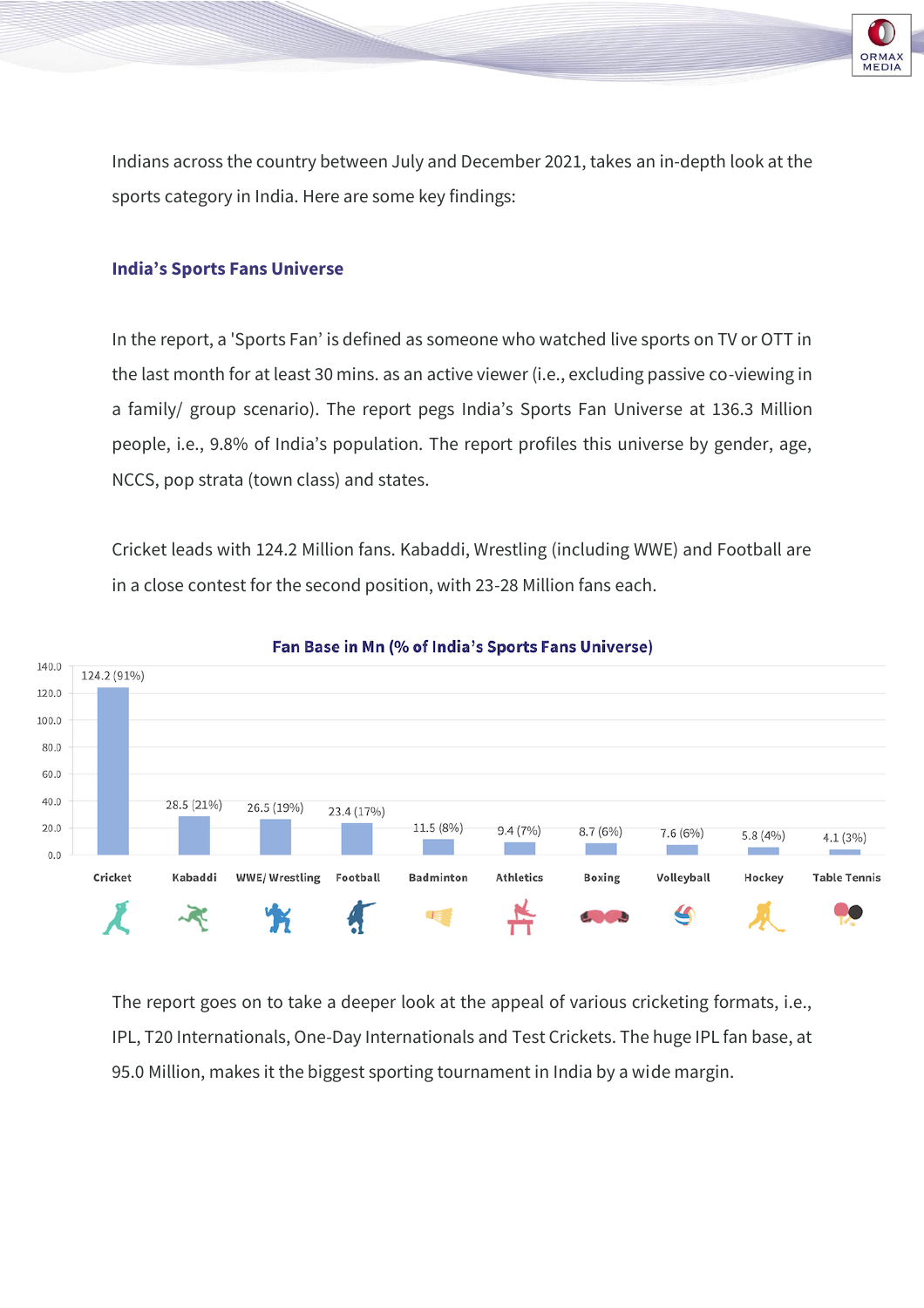

## **Sports Franchises**

With a fanbase of 40.9 Million, Chennai Super Kings (CSK) emerges as the biggest sporting franchise in India. Its loyal fan base of 22.5 Million people is almost the same as the entire fan base of the sport of Football in India. The report defines a loyal fan as someone feels emotionally connected with team and its results, and engages in online or offline conversations around the team and its players.



The report also looks at the various Footballs leagues and their fan following. Lionel Messi's erstwhile team Barcelona FC tops the list with 3.9 Million fans. Cristiano Ronaldo and Lionel Messi feature in the list of the 10 most popular sportspersons in India. The list includes seven cricketers and Badminton star PV Sindhu, besides the two Football superstars.

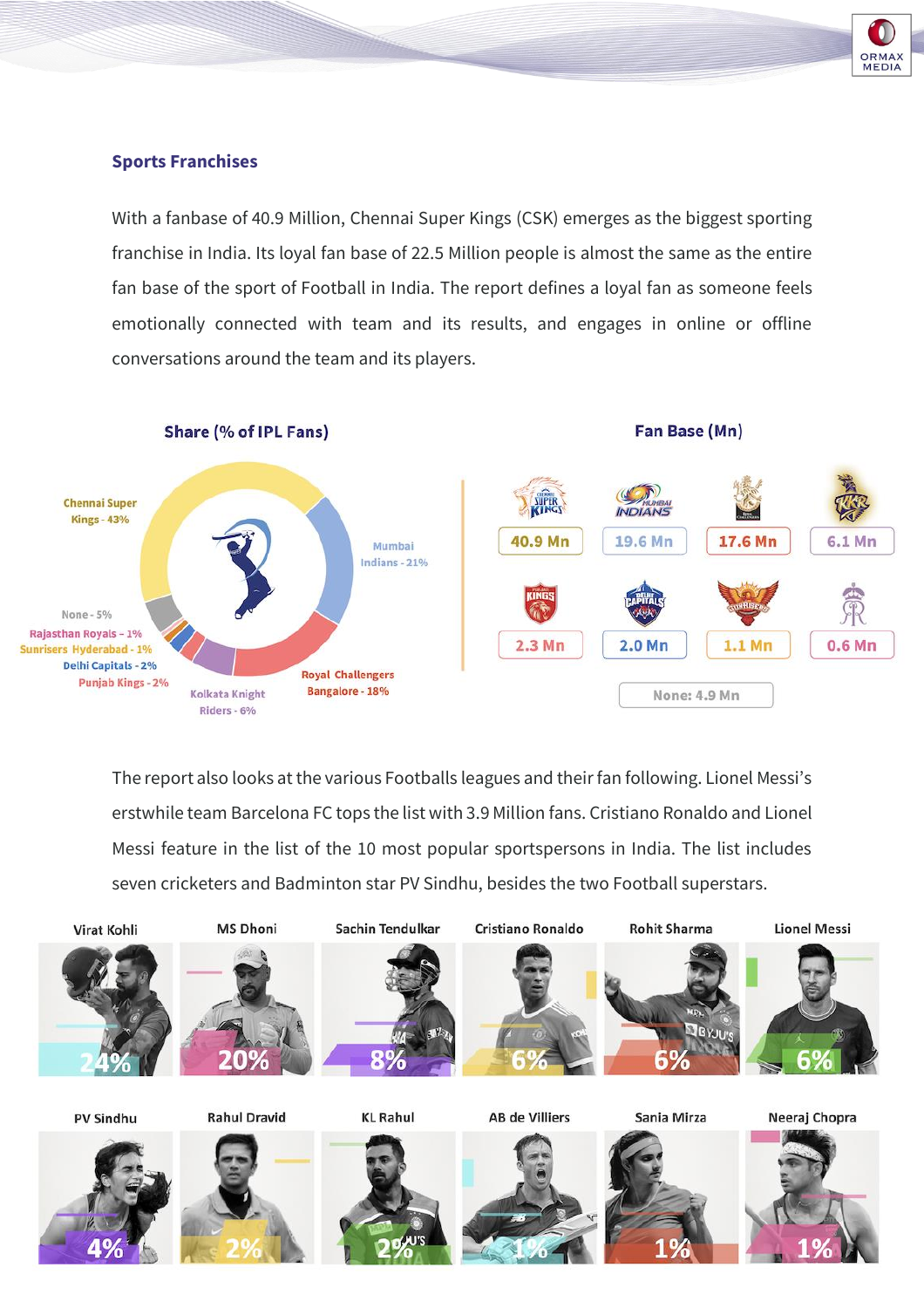

# **TV vs Digital**

In the section on viewing behaviour, the report looks at the TV vs. Digital consumption of sports. While 44% Indian sports fans watch live sports only on TV, a sizeable 36% are using both traditional and digital media to watch live sports, while the remaining 20% are watching exclusively on Digital. The report also covers the preferred commentary languages in India, reported by various geographies and demographics.



## **India's Active Players Universe**

In an insightful section titled 'Active Sports Players in India', the report estimates that 317.8 Million (22.8% of India's population) Indians are playing at least one outdoor sport actively in their life currently. While Cricket, Football and Badminton take the top 3 positions as the most played sports in India, Volleyball and Kho Kho feature also prominently in the list too, with 56 Million and 19 Million active players respectively.